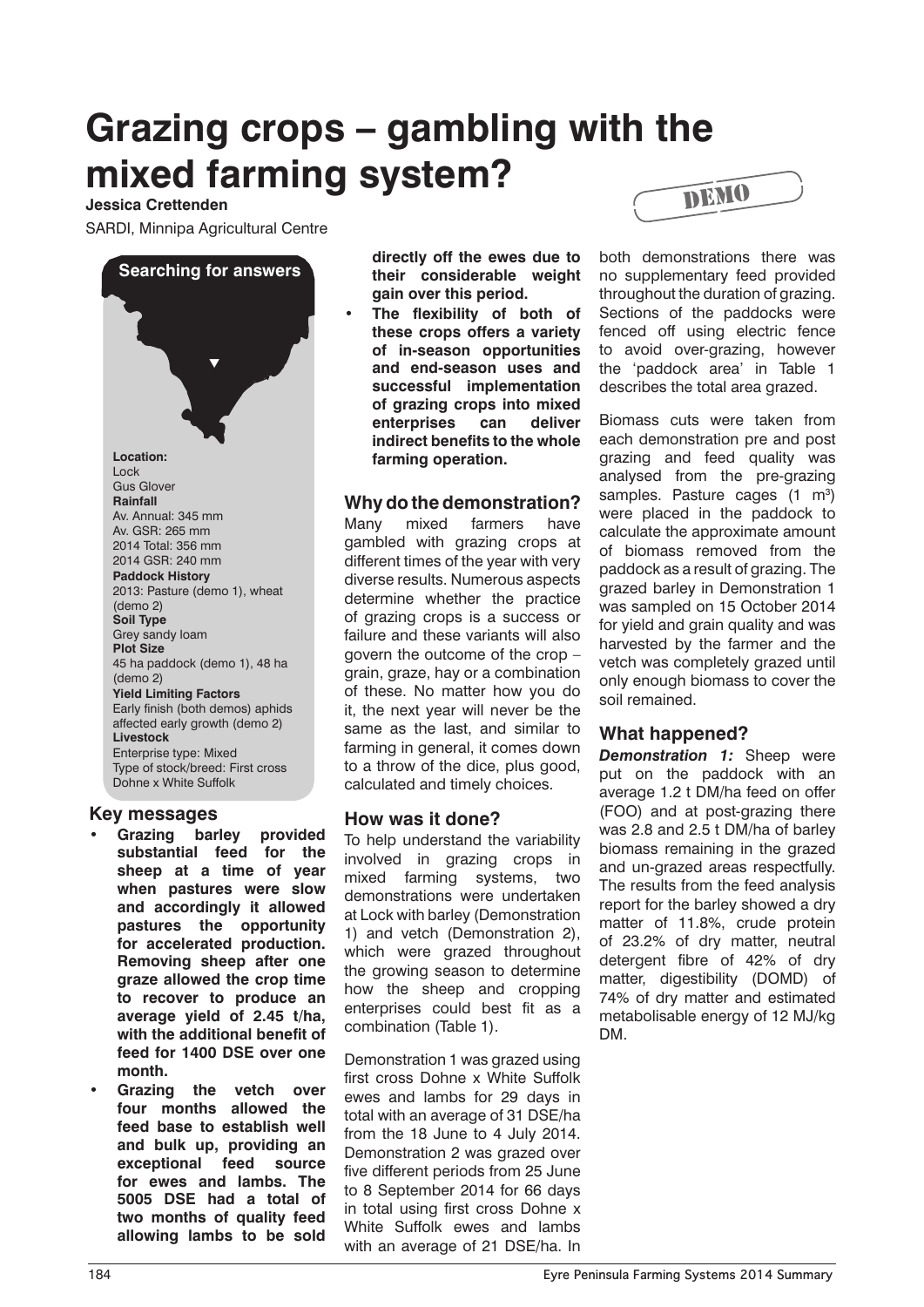*Table 1 Information for Demonstration 1 and Demonstration 2 undertaken at Lock*

|                             | <b>Demonstration 1</b>                                                                                      | <b>Demonstration 2</b>                                                                               |
|-----------------------------|-------------------------------------------------------------------------------------------------------------|------------------------------------------------------------------------------------------------------|
| <b>Paddock area</b>         | 45 ha                                                                                                       | 48 ha                                                                                                |
| Crop type and variety       | Fathom barley                                                                                               | Rasina vetch                                                                                         |
| <b>Sowing date</b>          | 5 May 2015                                                                                                  | 15 April 2015                                                                                        |
| Sowing/fertiliser rates     | 60 kg/ha with 60 kg/ha DAP                                                                                  | 40 kg/ha with 40 kg/ha DAP                                                                           |
| 2013 paddock history        | Pasture (self-sown medic/mixed)                                                                             | Wheat                                                                                                |
| Weed control at sowing      | (4 May - grass and broad-leaved) 1.5 L/ha<br>540 glyphosate, 100 ml/ha oxyfluorfen, 1.5<br>L/ha Treflan     | (15 April - grass and broad-leaved)<br>1.2 L/ha glyphosate, 100 ml/ha<br>oxyfluorfen, 500 g Simazine |
| Weed control in-season      | (mid-July - turnip, mustard) 400 ml/ha LVE<br>MCPA, zinc manganese copper blend, 400<br>ml/ha propiconizole | (19 June - grass) 400 ml Targa (24<br>Sept - grass) 800 ml paraquat                                  |
| <b>Disease/pest control</b> | (28 Aug - net blotch, aphids) 400<br>ml propiconizole, 150 ml/ha alpha<br>cypermethrin                      | (19 June – cowpea aphids)<br>200 ml Lemat                                                            |

There was a large range in yields due to soil variation across the paddock with between 1.8-4 t/ha for the grazed area and 1.3-5.4 t/ha for the un-grazed exclusion cages. The un-grazed area yielded 0.1 t/ ha more than the grazed paddock area on average with 2.5 t/ha and 2.4 t/ha respectfully. Grain quality was measured with 4% less screenings after grazing; however no other notable differences were measured.

*Demonstration 2:* There was an average of 1.1 t DM/ha of FOO prior to grazing the vetch paddock and after the first 21 days of grazing there was 2.0 and 2.1 t DM/ha remaining in the grazed and un-grazed areas respectfully. There was less than 0.5 t/ha of residual biomass on the paddock after the complete 66 days of grazing, therefore sheep were removed to avoid erosion issues. The results from the feed analysis report show that the vetch contained 12.8% dry matter and had higher crude protein content of 30.7% of dry matter, lower neutral detergent fibre of 37.5% of dry matter, lower digestibility (DOMD) of 68.5% of dry matter and lower metabolisable energy of 10.9 MJ/kg DM than the barley.

## **What does this mean?**

*Demonstration 1:* Using estimated barley growth rates for the 2014 season at Lock of 50 kg DM/ha/ day, approximately 1.4 t DM/ha would have been produced in the paddock over the grazing period. Therefore the assumption is that sheep removed approximately 3.0 t DM/ha over the period of grazing. equating to a feed intake of 3.3 kg DM/DSE/day. The quality of the barley was sufficient for young, quick growing lambs and lactating ewes for all results from the feed analysis. Crude protein levels were exceptional, which would have counteracted the fact that for the assumed feed intake, 2.9 kg DM/DSE/day or 88.2% of the feed content would be water, requiring a considerable amount of ingestion of barley to achieve the protein and energy levels required, which is normal for cereal crops in the vegetative phase. However, the key benefit of grazing the barley was that this provided a month of substantial feed for the sheep, equating to 1400 DSE, at a time of year when pastures were slow and thus it allowed the opportunity for pasture reserves to establish for use later in winter.

Due to the size and shape of the paddock, including scrub layout, the area was grazed quite unevenly. Once the barley had recovered after the first graze, the growth stage of the crop posed a risk to yield if grazed (nearing GS30), therefore the paddock was left to target grain production.

**Demonstration 2:** Using estimated vetch growth rates for the 2014 season at Lock of 80 kg DM/ha/day, during grazing approximately 5.3 t DM/ha would have been produced over this period. Assuming this growth rate, the sheep would have removed approximately 6.2 t DM/ha over the period of grazing, which equates to an average feed intake of 4.5 kg DM/DSE/day. Similar to the barley, the quality of the vetch was sufficient for the requirements of the sheep grazing. Results showed excellent protein and digestibility levels, which offset the large quantity of feed that needed to be consumed to gain the required nutrition due to the high moisture of 87.2% in the vetch. However the nutritive content of the feed would have changed to have a higher percentage of dry matter as this paddock was grazed over a longer period of time and into the spring when the vetch was beginning to hay off, especially with the dry finish experienced in 2014.